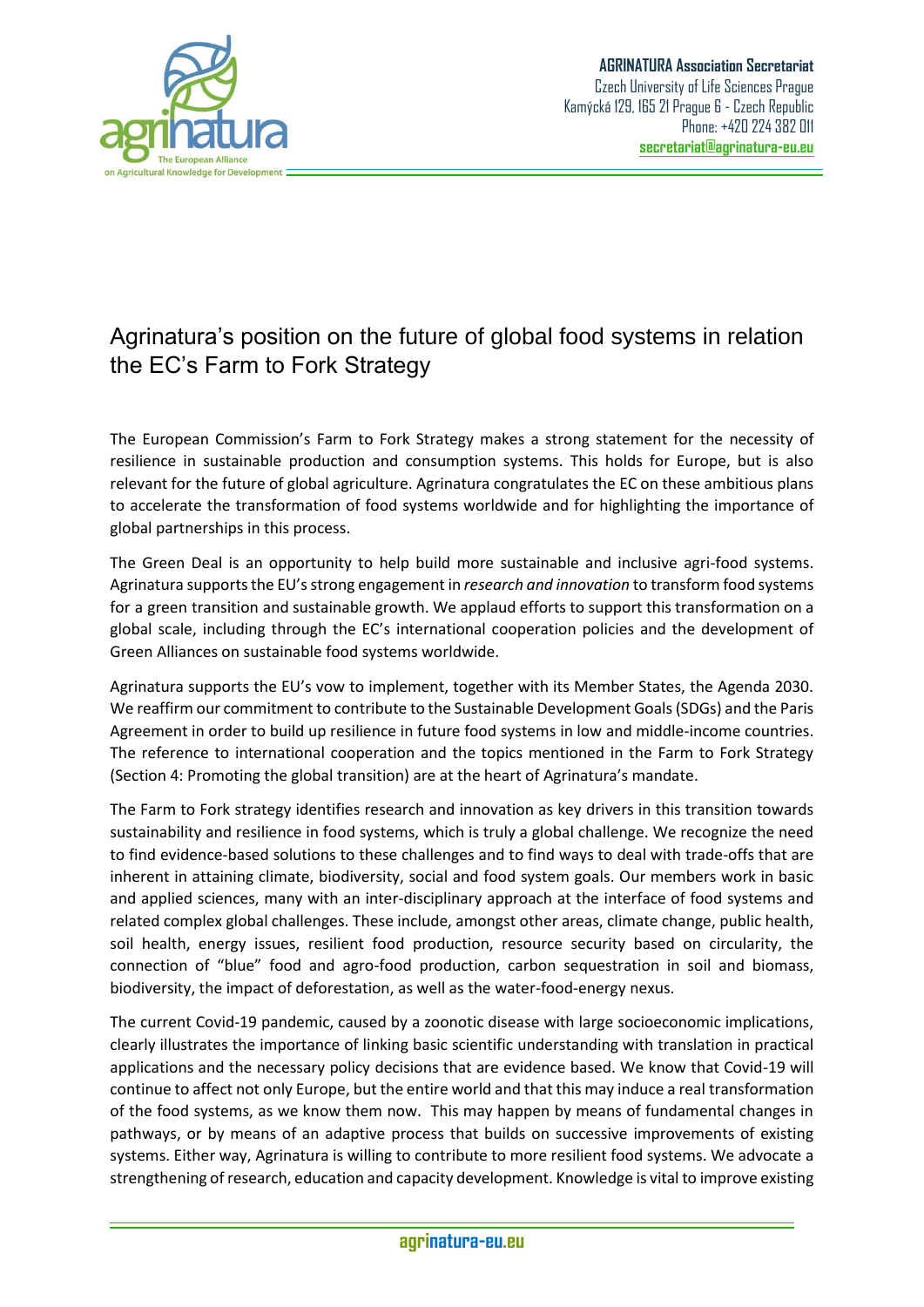

systems and Agrinatura has a long history in working with partners outside Europe. Real worldwide transition to make the EU food system a global standard for sustainability with recognition of local contexts, requires that the EU invests in robust strategic research and innovation partnerships, not only in Europe, but also at global and bilateral levels worldwide.

Research organizations and universities are well positioned to address these potential outcomes. We are an integral part of the global preparedness that allows for rapid response to grand challenges. We are also one of the main motors working toward a global transition; transforming agriculture is a concern in our every-day globalized food systems. This transformation of agriculture entails further development of practices based on environmental soundness, resilient agri-food systems and social equality. Further, if we are to make the transition sustainable over the long run, Agrinatura encourages investments in educational and capacity development programs that are linked to current research findings. This will build the continuous capacity for coming generations to prioritize resilience when striving to address global challenges.

Key issues

Agrinatura takes this opportunity to communicate a set of key issues and recommendations on the role of translational research, education and innovation for societal development as drivers in the transformative process of future sustainable food systems.

*Partnerships.* We advocate Farm to Fork initiatives that build upon structural partnerships for intensified collaboration in agriculture and food system research, education, capacity development, vocational training and food value-chain development. Agrinatura and its members are committed to continue consolidating strong partnerships in low and middle-income countries, and lead milestone activities that feed back into the Farm to Fork Strategy. An example is the Horizon 2020-funded project for Food Nutrition Security and Sustainable Agriculture (LEAP4FNSSA) that implements the African Union – European Union's research and innovation partnership. Another example is the Erasmus + funded project SIMPLE that links the academic sector with the professional sector in agriculture and life sciences in Asian countries.

*Knowledge creation, education and innovation* for global development have been priorities of Agrinatura members for decades. We direct our efforts toward fulfilling the Sustainable Development Goals (SDGs), in particular SDG 2 (no hunger), SDG 12 (responsible consumption), SDG 13 (climate change), SDG 14 (life in water), SDG 15 (life on land), and SDG 17 (partnerships for these aims). The SDG framework recognizes that the global challenges are inter-related and must be addressed in a coordinated manner. Success in achieving the SDGs is dependent upon countries in all regions acting in support of a common agenda. Therefore, Agrinatura and our partners commend the EU for its commitment to promote the global transition to sustainable agri-food systems through international cooperation and for highlighting the key role of research, education and innovation in this endeavour.

*Resilience in food systems is related to diversity and adaptation*. The Farm to Fork concepts are strongly linked to other strategies in the Green Deal, notable biodiversity and climate change. Scientific evidence shows that diversity in terms of heterogeneity in food systems strengthens the capacity to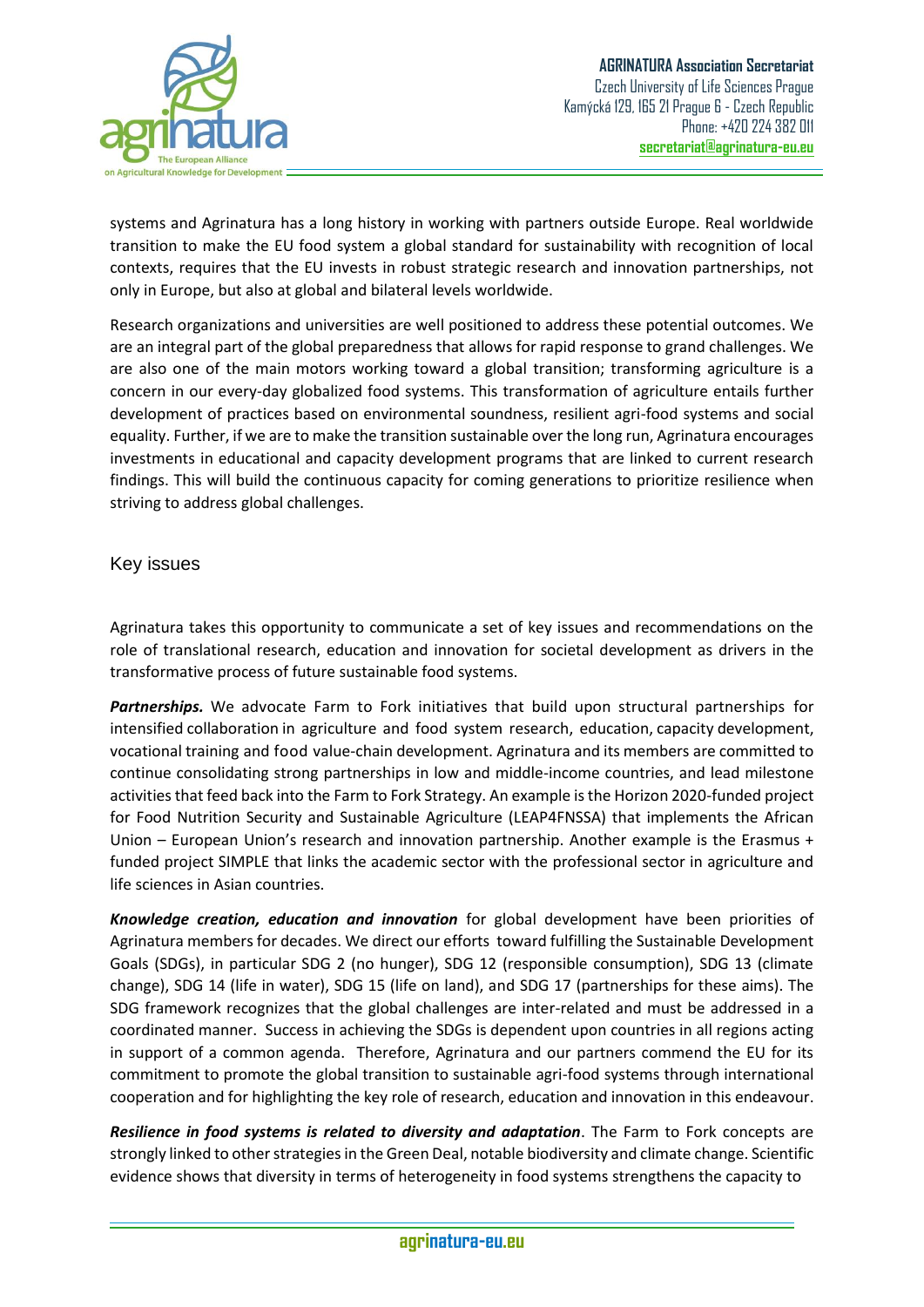

adapt and improves resilience in environmental, social and economic dimensions. Research and innovation as well as education and capacity building can be major drivers to promote the diversity and improve the resilience in food systems. Therefore, we encourage that these instruments be promoted and supported globally.

*Re-localization of food systems.* The European food system is strongly connected to the global food system. We welcome that the Commission acknowledges this linkage and the intention to not only raise European but also global standards in terms of sustainability. Sustainable global value chains play an important role in the global food system, and for many countries, they improve their potential to create income in a sustainable manner. The key is to create diversified production and consumption landscapes, where both global and short supply chains shift towards more sustainable practices, ensuring resilience of the entire food system. In this context, Agrinatura highlights the need to collaborate with low and middle-income countries to meet the global standards to prevent the emergence of non-tariff barriers to trade.

*International cooperation in Research & Innovation and participatory approaches.* Undoubtedly, research and innovation play a crucial role to enable and facilitate the transition process towards more sustainability. We welcome the Commission's acknowledgment of this matter. International collaborative research projects are essential in addressing these pressing issues.

*Transdisciplinary approaches.* A strong transdisciplinary approach is necessary to bring application of scientific results to the interface of food-system and eco-system demands. When such approaches connect researchers with actors in various sectors (i.e. farmers, consumers, processors, trading companies, policy makers) they become key to the implementation of the transition towards sustainable food systems. Therefore, we highlight the importance and potential of transdisciplinary science and participatory approaches, such as peer-to-peer methodologies or living labs, in boosting the transformation process in in low and middle-income countries.

*Educational programmes are the foundation of knowledge-based systems.* The Farm to Fork Strategy stresses the important role of translational research and innovation in a concerted action driving the transition to food systems that are sustainable from social, economic, environmental and health perspectives. Agrinatura sees that higher education and vocational training that are linked to current demand-driven research, pave the way to achieve the aims of the Farm to Fork Strategy.

*Translational multi-stakeholder approaches* for the co-creation and sharing of knowledge are central to effective Agricultural Knowledge and Innovation Systems (AKIS). Such systems focus on the knowledge exchange from farmers to researchers and educators, advisory services, communities, and private and public sectors; all of which to affect positive change. This approach towards sustainable transformation of agriculture is adopted in the DeSIRA (Development Smart Innovation through Research in Agriculture) initiative, which supports research and innovation projects in Africa, Asia, and Latin America. It strengthens research capacities and research governance involving key actors at national, regional, continental and global levels.

*Demand-driven research agendas.* In our view, investments that strengthen concerted action that include international networks of research and educational organizations are necessary. This will enhance leadership capabilities and capacities to develop locally driven research agendas that are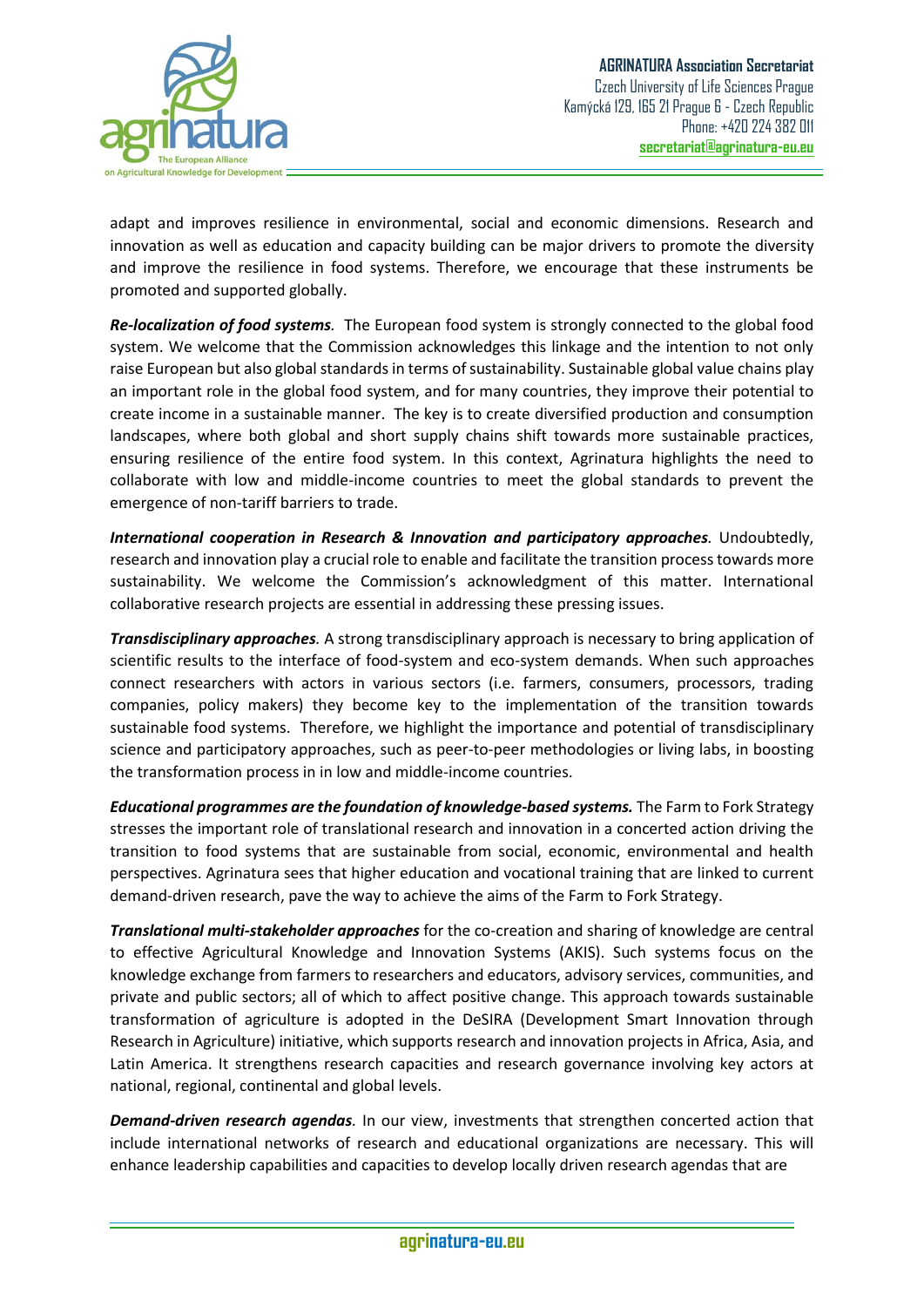

linked to the mandates of research and extension organisations. Postgraduate programmes should be designed to strengthen capacity to contribute to increased research awareness, conducive research infrastructure, and strong regional and international networks and collaboration. Such activities are efficient vehicles to generate and strengthen knowledge and capacities of coming generations.

*User-lead processes and capacity development of innovation systems.* Agrinatura works in global partnership with a wide range of regional, national and local organisations engaged in agricultural research for development (ARD) and food system research. Our decades of experience reveal that the development of sustainable food systems requires not only major investment in research, but also a supportive policy environment. Our involvement in initiatives such as the EU-funded Platform for African European Partnership on Agricultural Research for Development (PAEPARD), and the Capacity Development in Agricultural Innovation Systems (CDAIS) has convinced us that demand-led ARD approaches, with farmers playing a central role in the process, are both feasible and the most likely to deliver beneficial development outcomes. Additionally, collaborative programmes such as the Participatory and Integrative Support to Agricultural Initiatives (PISAI) and the Value Chain Analysis for Development (VCA4D) in which local knowledge systems, combined with rigorous science, result in solutions that are adapted to local needs.

We advocate co-creation of knowledge where family farmers and vulnerable consumers are the central objectives in demand-driven agricultural research programmes. This pro-poor approach will help forge adapted development strategies.

*Multi-sectoral approaches***.** We see that a multi-sectoral approach is the way forward and is more important than ever before. Agrinatura acknowledges the proposed partnership in Horizon Europe on Agro-ecology and Living Labs. We consider that this partnership has a strong potential to support the transition of European food system(s), but support for this transition should be at the global level and not be limited to Europe. We encourage the EC to integrate the approach and objectives of this partnership in their international actions.

Based on our observations summarized in this position paper, Agrinatura strongly recommends to:

- 1. Embrace the Green Deal's Farm to Fork (F2F) Strategy commitment to promote the global perspective in making transformational changes in food systems. Maintain a pro-poor approach with consideration to the Sustainable Development Goals when determining knowledge-based policy and long-term strategies.
- 2. Promote a strong knowledge foundation to develop evidence-based scenarios for sustainable and resilient food systems. Stimulate international partnerships on research and innovation and establish strategic decisions on genuine scientific knowledge with inputs from the global community. Invest in research programs that foster insights in synergies